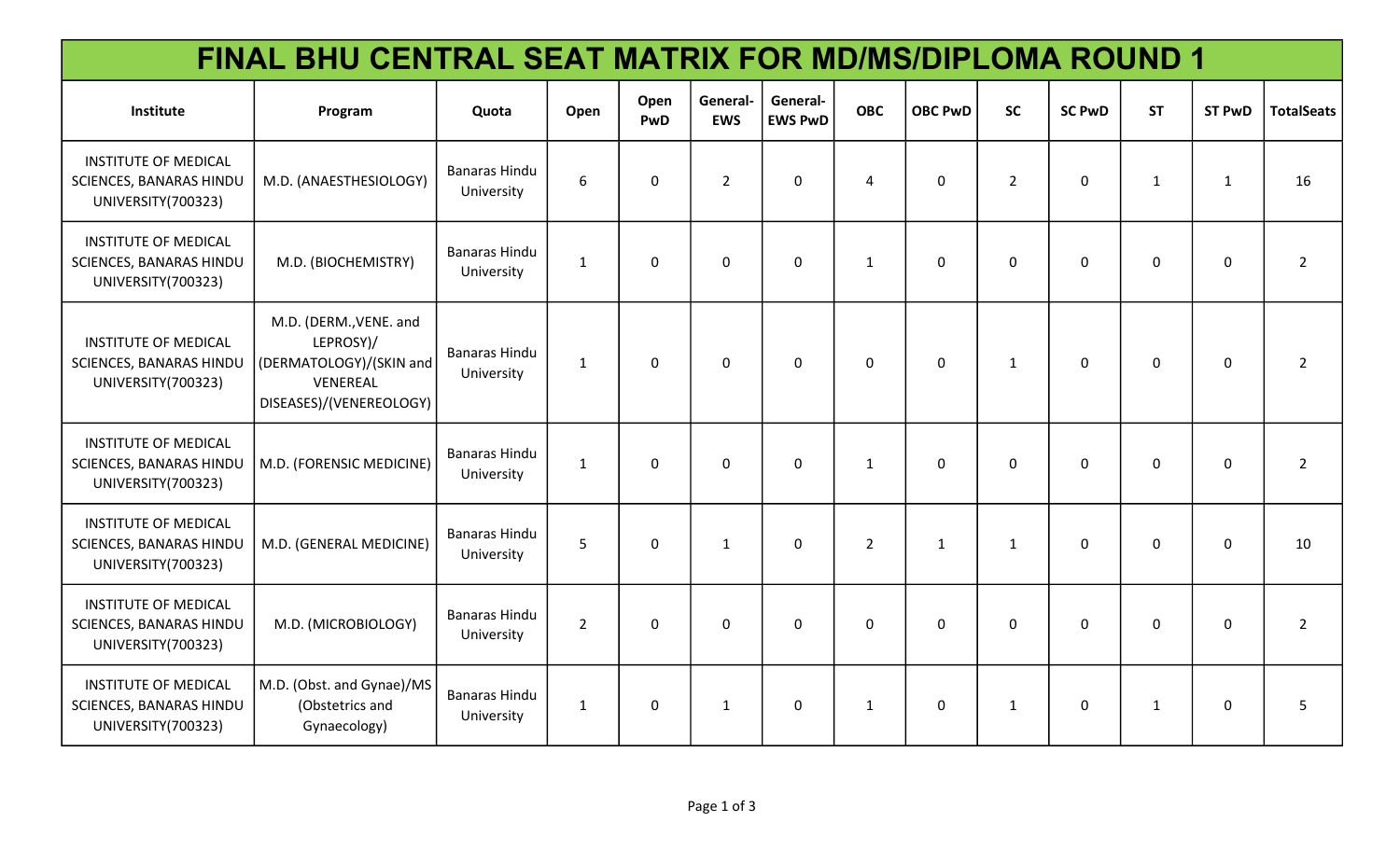| FINAL BHU CENTRAL SEAT MATRIX FOR MD/MS/DIPLOMA ROUND 1                      |                                                                        |                                    |                |                |                        |                            |              |                |              |               |                  |                |                   |
|------------------------------------------------------------------------------|------------------------------------------------------------------------|------------------------------------|----------------|----------------|------------------------|----------------------------|--------------|----------------|--------------|---------------|------------------|----------------|-------------------|
| Institute                                                                    | Program                                                                | Quota                              | Open           | Open<br>PwD    | General-<br><b>EWS</b> | General-<br><b>EWS PwD</b> | <b>OBC</b>   | <b>OBC PwD</b> | <b>SC</b>    | <b>SC PwD</b> | <b>ST</b>        | <b>ST PwD</b>  | <b>TotalSeats</b> |
| <b>INSTITUTE OF MEDICAL</b><br>SCIENCES, BANARAS HINDU<br>UNIVERSITY(700323) | M.D. (PAEDIATRICS)                                                     | <b>Banaras Hindu</b><br>University | $\overline{2}$ | $\pmb{0}$      | $\mathbf{1}$           | $\mathbf 0$                | $\mathbf{1}$ | $\mathbf 0$    | $\mathbf{1}$ | $\mathbf 0$   | $\mathbf{1}$     | 0              | 6                 |
| <b>INSTITUTE OF MEDICAL</b><br>SCIENCES, BANARAS HINDU<br>UNIVERSITY(700323) | M.D. (PATHOLOGY)                                                       | <b>Banaras Hindu</b><br>University | $\mathbf{1}$   | $\mathbf{1}$   | $\mathbf 0$            | $\mathbf 0$                | $\mathbf{1}$ | $\mathbf 0$    | $\mathbf{1}$ | $\mathbf 0$   | $\mathbf 0$      | $\mathbf 0$    | 4                 |
| <b>INSTITUTE OF MEDICAL</b><br>SCIENCES, BANARAS HINDU<br>UNIVERSITY(700323) | M.D. (PHARMACOLOGY)                                                    | Banaras Hindu<br>University        | $\mathbf{1}$   | 0              | 1                      | $\mathbf 0$                | $\mathbf{1}$ | $\mathbf 0$    | $\mathbf 0$  | $\mathbf 0$   | $\mathbf{0}$     | 0              | 3                 |
| <b>INSTITUTE OF MEDICAL</b><br>SCIENCES, BANARAS HINDU<br>UNIVERSITY(700323) | M.D. (PHYSIOLOGY)                                                      | <b>Banaras Hindu</b><br>University | $\mathbf{1}$   | 0              | $\mathbf 0$            | $\mathbf 0$                | $\mathbf{1}$ | $\mathbf 0$    | $\mathbf 0$  | $\mathbf 0$   | $\mathbf 0$      | $\mathbf 0$    | $\overline{2}$    |
| <b>INSTITUTE OF MEDICAL</b><br>SCIENCES, BANARAS HINDU<br>UNIVERSITY(700323) | M.D. (PREVENTIVE and<br>SOCIAL MEDICINE)/<br><b>COMMUNITY MEDICINE</b> | <b>Banaras Hindu</b><br>University | $\mathbf 1$    | $\pmb{0}$      | 0                      | $\mathbf 0$                | $\mathbf 0$  | 0              | $\mathbf{1}$ | $\mathbf 0$   | $\mathbf{1}$     | 0              | 3                 |
| <b>INSTITUTE OF MEDICAL</b><br>SCIENCES, BANARAS HINDU<br>UNIVERSITY(700323) | M.D. (PSYCHIATRY)                                                      | <b>Banaras Hindu</b><br>University | $\mathbf{1}$   | 0              | 1                      | $\mathbf{0}$               | $\mathbf{1}$ | 0              | $\mathbf 0$  | $\mathbf 0$   | 0                | 0              | 3                 |
| <b>INSTITUTE OF MEDICAL</b><br>SCIENCES, BANARAS HINDU<br>UNIVERSITY(700323) | M.D. (RADIO-DIAGNOSIS)                                                 | <b>Banaras Hindu</b><br>University | $2^{\circ}$    | $\overline{0}$ | $\overline{0}$         | $\mathbf 0$                | $2^{\circ}$  | $\mathbf{0}$   | $\mathbf{1}$ | $\mathbf{0}$  | $\overline{0}$   | $\overline{0}$ |                   |
| <b>INSTITUTE OF MEDICAL</b><br>SCIENCES, BANARAS HINDU<br>UNIVERSITY(700323) | M.D. (Radiotherapy/Radio<br>Oncology)                                  | <b>Banaras Hindu</b><br>University | $\overline{2}$ | $\pmb{0}$      | $\mathbf 0$            | $\mathbf 0$                | $\pmb{0}$    | $\mathbf 0$    | $\mathbf 0$  | $\pmb{0}$     | $\boldsymbol{0}$ | $\pmb{0}$      | $\overline{2}$    |